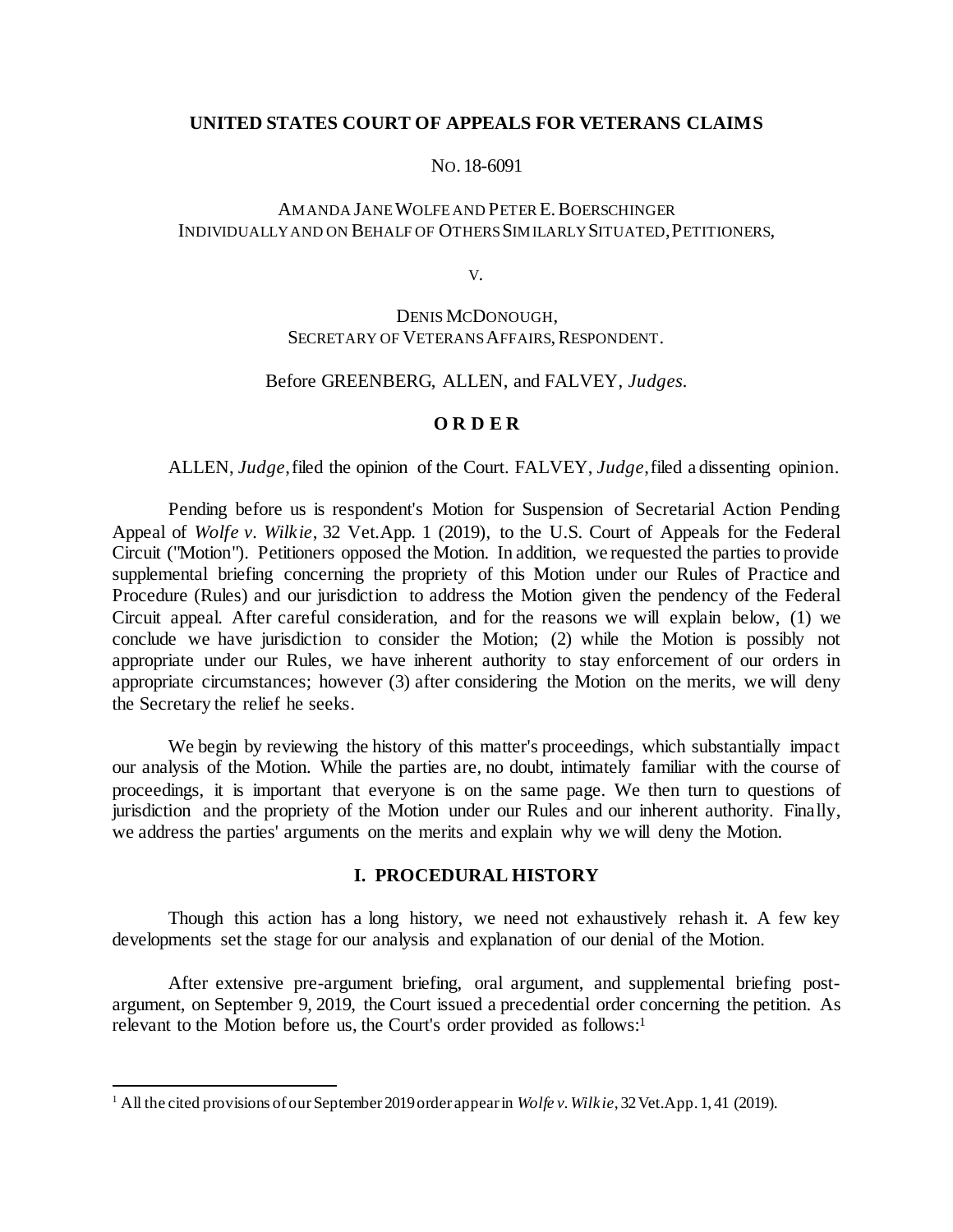- We certified the following class for purposes of the order: "All claimants whose claims for reimbursement of emergency medical expenses incurred at non-VA facilities VA has already denied or will deny, in whole or in part, on the ground that the expenses are part of the deductible or coinsurance payments for which the veteran was responsible."
- We invalidated 38 C.F.R.  $\S$  17.1005(a)(5) because we determined that it was contrary to 38 U.S.C. § 1725.
- We determined that the Secretary's decisions made under  $\S$  17.1005(a)(5), to the extent they denied reimbursement to class members for medical expenses deemed deductibles or coinsurance, in whole or in part, were invalid. Accordingly, we ordered the Secretary to readjudicate those reimbursement claims under section 1725's proper interpretation.
- And we directed the Secretary to cease sending letters to claimants containing incorrect information about reimbursement claims and provided that within 45 days of the date of the order the Secretary prepare and submit to the Court for approval a plan for providing notice to veterans affected by the provision of notice that contained an incorrect statement of the law concerning reimbursement of costs for non-VA emergency care.

On October 24, 2019, the Secretary described his corrective action plans. That same day, the Secretary filed opposed motions (1) for entry of judgment or, in the alternative, certification for interlocutory review; and (2) to stay the precedential effect of the Court's September 2019 order. On December 19, 2019, petitioners responded to both motions. And on January 23, 2020, we heard oral argument on both motions.

The next day, in an order that explained our reasoning, $2 \le$  we denied respondent's motion to stay the precedential effect of the September 2019 order, based on Rule 8 and the *Ribaudo*<sup>3</sup> factors. We held the motion for entry of judgment in abeyance, pending more briefing. And, on March 13, 2020, petitioners filed an opposed motion to enforce the September 2019 order.

In an April 6, 2020 order, we resolved both the Secretary's motion concerning entry of judgment as well as petitioners' motion to enforce.<sup>4</sup> With respect to the Secretary's motion, we directed that he take certain actions related to beginning the process of notifying class members concerning the readjudication process and indicated that we would enter judgment promptly after that action had been taken.<sup>5</sup> Accordingly, we prospectively denied his motion as moot.<sup>6</sup> We

<sup>2</sup> Order, *Wolfe v. Wilkie*, No. 18-6091 (Jan. 24, 2020).

<sup>3</sup> *Ribaudo v. Nicholson* (*Ribaudo II*), 21 Vet.App. 137, 140 (2007) (en banc) (per curiam).

<sup>4</sup> *See* Order, *Wolfe v. Wilkie*, No. 18-6091 (April 6, 2020).

<sup>5</sup> *Id*. at 4.

<sup>6</sup> *Id*.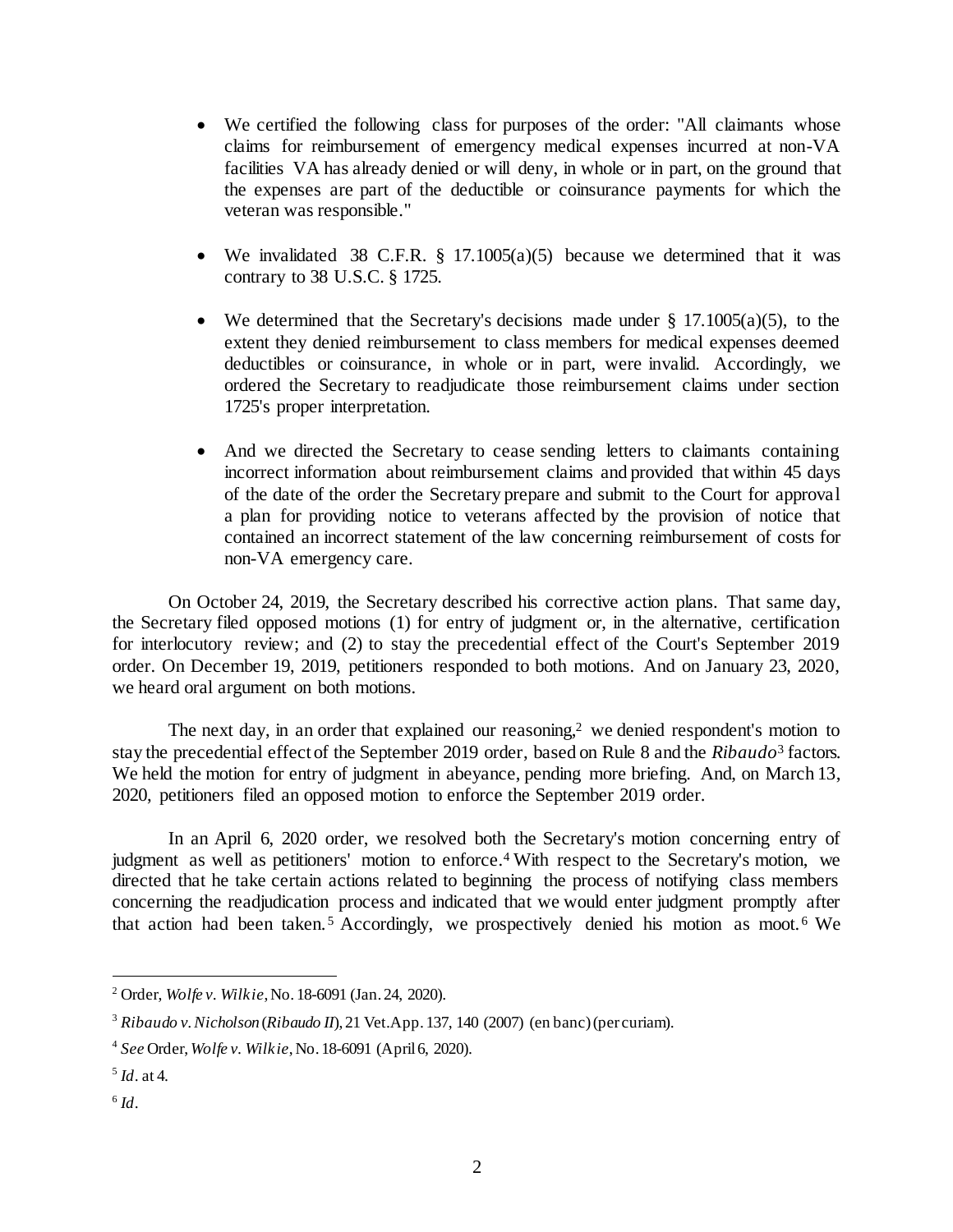granted-in-part petitioners' motion and, in relevant part, ordered the Secretary to begin readjudications as required by the September 2019 order.<sup>7</sup>

The Secretary complied with the April 2020 order, and the Court entered judgment on April 15, 2020. In June 2020, the Secretary filed his appeal to the Federal Circuit. That appeal remains pending and the Federal Circuit has started to receive briefing.

On January 22, 2021, respondent filed the present Motion, asking the Court to "authorize the Secretary to suspend retroactive readjudications of finally denied and unappealed *Wolfe* class claims pending the outcome of the appeal of the *Wolfe* Order to the Federal Circuit."<sup>8</sup> Petitioners responded to the Motion on February 12, 2021, insisting that the Secretary has not adequately defined the subset of claims for which action should be suspended, much less shown that the *Ribaudo* factors weigh in his favor.<sup>9</sup> For the reasons that follow, we agree with petitioners on the merits of the Motion.

While we were considering the Motion, we determined that we required additional briefing on two matters. First, while neither party raised a jurisdictional concern, "[t]he Court has an independent obligation to ensure it has jurisdiction to act." <sup>10</sup> So, we asked the parties to address whether we have jurisdiction to consider the Motion given the pendency of the Federal Circuit appeal. In addition, we directed the parties to address whether our Rules allow the Secretary's Motion at this point in the proceedings and, if they do not, whether we should suspend the Rules and address the merits on the Motion. As we will explain, we have jurisdiction to address the Motion. Moreover, while the Secretary's Motion is possibly inappropriate under our Rules, we conclude we have inherent authority to suspend the effect of our judgments, so we will address the Motion on its merits whether or not Rule 8's plain language authorizes such a motion.

## **II. JURISDICTION AND PROPRIETY UNDER THE RULES**

We begin with our jurisdiction to consider the Secretary's Motion. Up front, we acknowledge that "[t]he filing of a notice of appeal is an event of jurisdictional significance—it confers jurisdiction on the court of appeals and divests the [lower] court of its control over those aspects of the case involved in the appeal." 11

Because the Secretary has appealed the September 9, 2019, precedential order, it might appear at first glance that we lack jurisdiction to consider the Secretary's Motion. But we do not. The Secretary asks only to suspend his own action on some claims. He in no way asks us to exercise "control over those aspects of the case involved in the appeal" currently pending at the Federal Circuit. Therefore, addressing the Secretary's Motion poses no "danger" that both we and the

<sup>7</sup> *Id*.

 $8$  Respondent's (Resp't's) Motion (Mot.) 3.

 $9$  Petitioners' (Pet'rs') Response (Resp.) 3-10.

<sup>10</sup> *Demery v. Wilkie*, 30 Vet.App. 430, 434 (2019); *see Steel Co. v. Citizens for a Better Env't*, 523 U.S. 83 (1998); *Barnett v. Brown*, 83 F.3d 1380, 1383 (Fed. Cir. 1996).

<sup>11</sup> *Griggs v. Provident Consumer Disc. Co.*, 459 U.S. 56, 58 (1982).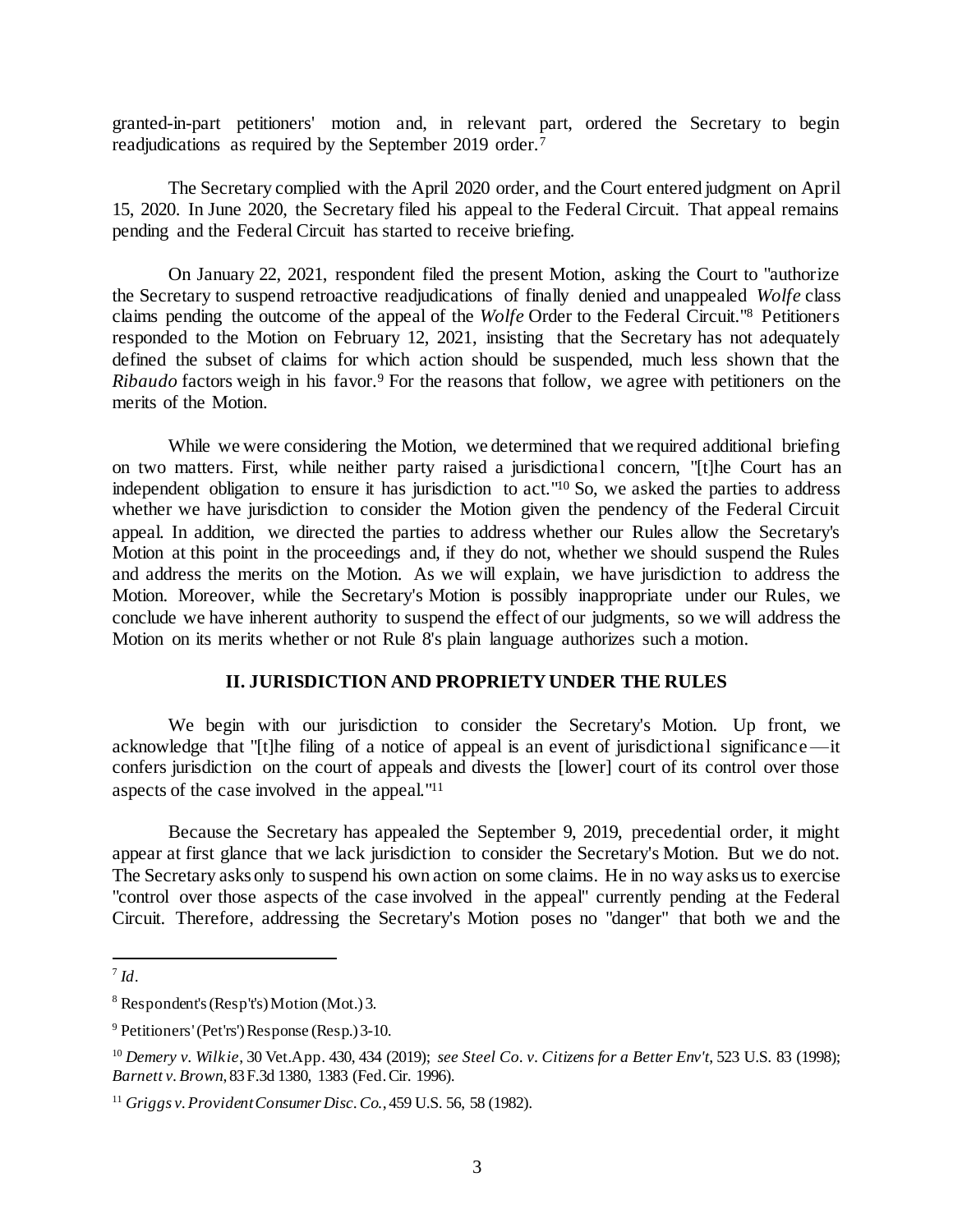Federal Circuit "would be simultaneously analyzing the same judgment," which generally is the reason why a filing of a notice of appeal functions as an event of jurisdictional significance. <sup>12</sup>

Rather, here, we will do no more than comport with our clear precedent that "we retain jurisdiction over the *enforcement* of our decisions even after we no longer have jurisdiction over the *merits* of a case because it has been appealed to the Federal Circuit." <sup>13</sup> Again, the Secretary moves to suspend his own action as to some claims, pending the Federal Circuit's decision. In other words, he seeks to pause enforcement of our prior order as to some claims. We can think of no good reason why we would lack jurisdiction over a motion to pause enforcement of a judgment if we otherwise have jurisdiction over a motion to enforce a judgment. The Secretary's Motion does not change the merits questions currently pending review before the Federal Circuit. Therefore, despite the pendency of the Federal Circuit appeal, we conclude that we have jurisdiction to address the Secretary's Motion because it concerns the enforcement, not the merits, of our prior decision.<sup>14</sup>

But that conclusion does not end our inquiry. The Motion must also be appropriate under our Rules or some other authority. The parties debate whether Rule 8, the vehicle the Secretary relies on to bring the Motion, authorizes the Motion. There is a serious question whether Rule 8 contemplates a motion made after an appeal has been taken to the Federal Circuit. However, we need not conclusively resolve that issue because we also conclude that we retain inherent authority to suspend the effect of our judgments in certain circumstances. So, we will consider the Motion to have been made under that authority and, to the extent Rule 8 does not allow such a motion, we will suspend that Rule.<sup>15</sup>

Turning first to Rule 8, it provides as follows in relevant part:

After an appeal or petition has been filed, a party seeking a Court order to suspend action by the Secretary or the Board or the precedential effect of a decision of this Court pending its appeal shall submit for filing with the Clerk a motion [to that effect]. $[16]$ 

As we noted, the parties dispute whether Rule 8 allows a party to file a motion *after* a party has appealed to the Federal Circuit, as here. The Secretary says yes; petitioners, no. To argue that his Motion is proper under Rule 8, the Secretary leans on *Ribaudo I*<sup>17</sup> and *II*, as well as *Malik v.* 

<sup>12</sup> *Id.* at 58-59; *see Rudisill v. McDonough*, No. 16-4134, slip op. at 3 (Vet. App. May 7, 2021) (order granting injunction pending Federal Circuit decision) (reasoning similarly to hold that the Court had jurisdiction over a motion after a party had appealed to the Federal Circuit).

<sup>&</sup>lt;sup>13</sup> *Ribaudo II*, 21 Vet.App. at 139-40 (emphasis added) (overruling "[a]ny panel opinion by this Court suggesting otherwise").

<sup>&</sup>lt;sup>14</sup> See Rudisill, slip op. at 3-4 (reasoning similarly to hold that the Court had jurisdiction over a motion after a party had appealed to the Federal Circuit).

<sup>15</sup> *See* U.S.VET. APP.R. 2.

<sup>16</sup> U.S. VET. APP.R. 8(a).

<sup>17</sup> *Ribaudo v. Nicholson* (*Ribaudo I*), 20 Vet.App. 552 (2007), *abrogated on other grounds by Martin v. O'Rourke*, 891 F.3d 1338 (Fed. Cir. 2018).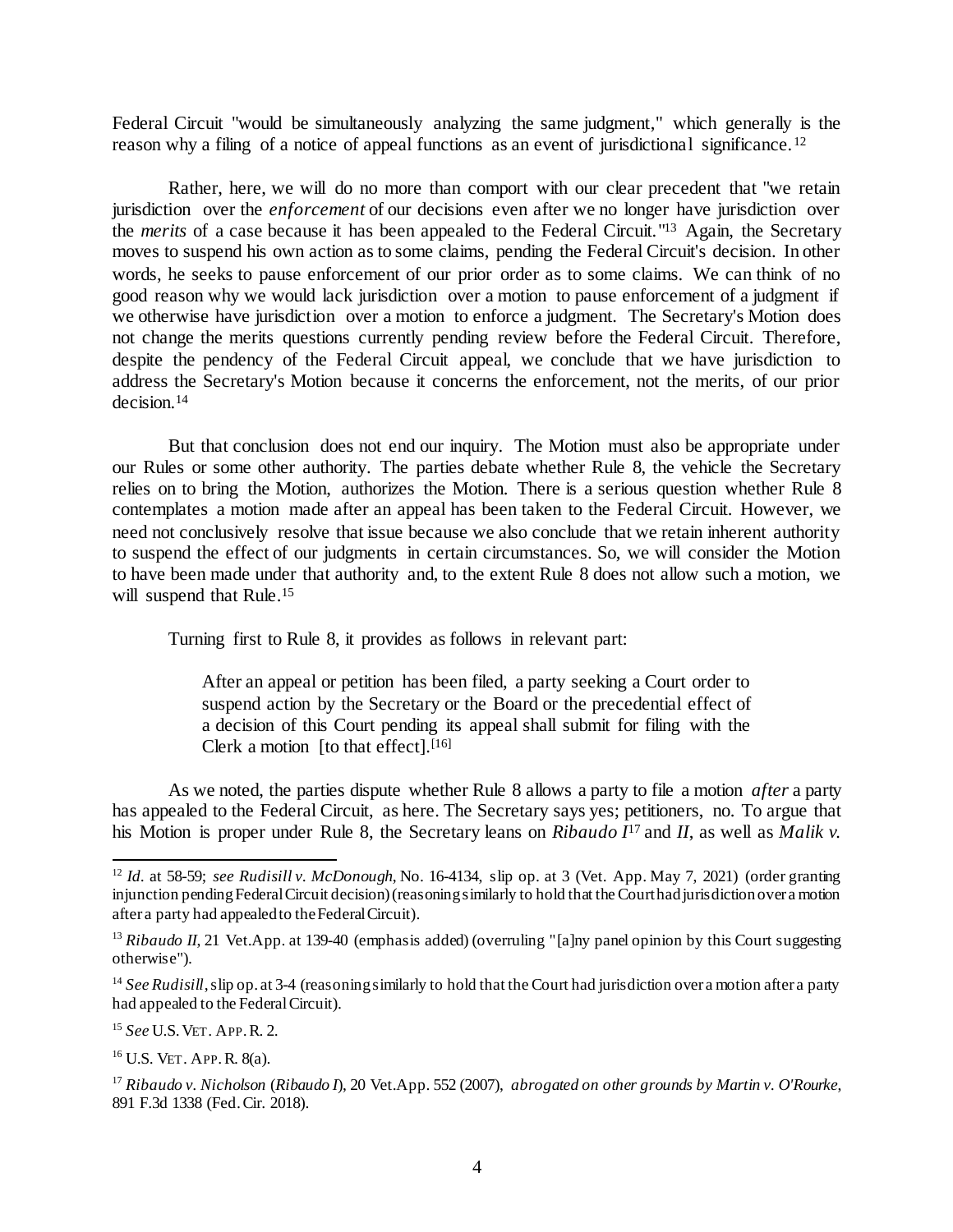*Peake*. <sup>18</sup> For their part, petitioners argue that Rule 8's plain text applies to the time between the filing of an appeal or petition to this Court and the filing of a notice of appeal to the Federal Circuit.

We approach Rule 8's interpretation much as we would a question of statutory interpretation. We give our Rules their plain meaning.<sup>19</sup> "As with a statute, our inquiry is complete if we find the text of the Rule to be clear and unambiguous. " <sup>20</sup> We seek to give effect to all terms and to avoid rendering any "inoperative or superfluous, void or insignificant. " <sup>21</sup> We also mind the rule of the last antecedent, which "provides that 'a limiting clause or phrase . . . should ordinarily be read as modifying only the noun or phrase that it immediately follows.<sup>1922</sup> However, we know that, "as with any canon of statutory interpretation, the rule of the last antecedent 'is not an absolute and can assuredly be overcome by other indicia of meaning.'" 23

After careful consideration, we conclude that Rule 8 is unclear as to whether it allows a party to file a motion *after* a party has appealed to the Federal Circuit. Two aspects of the rule speak to appropriate timing of motions. Yet, whether we look at those aspects individually or in tandem, we fail to find a clear answer in Rule 8.

Rule 8's introductory clause, "[a]fter an appeal or petition has been filed," does not specify whether it refers to an appeal or petition filed in this Court or the Federal Circuit. Nevertheless, we think the only way to give effect to all terms in Rule 8, and to avoid rendering "pending its appeal" inoperative or superfluous, is to understand Rule 8's introductory clause to mean "filed [in this Court]." In that case, we have a starting point for filing Rule 8 motions: after an appeal or petition has been filed in this Court.

As for a possible end point, or backstop, after which a party could not file a motion under Rule 8, the only textual reference is the phrase "pending its appeal," which in context would suggest that the time to file a Rule 8 motion is before the filing of an appeal to the Federal Circuit. At minimum, under the rule of the last antecedent, "pending its appeal" qualifies "the precedential effect of a decision of this Court." So, we know at a minimum that a motion to suspend the precedential effect of a decision may only be made under Rule 8 up to the time an appeal is taken to the Federal Circuit. But "pending its appeal" may also qualify "action by the Secretary or the Board," bringing into play the motion to suspend action, because it would make perfect sense to require all Rule 8 motions to be made within the same time frame.

To interpret Rule 8 to allow motions in a particular time frame—after an appeal or petition has been filed in this Court and before an appeal to the Federal Circuit is filed—would be

<sup>18</sup> 22 Vet.App. 183 (2008) (per curiam).

<sup>&</sup>lt;sup>19</sup> See Bus. Guides, Inc. v. Chromatic Commc'ns Enters., Inc., 498 U.S. 533, 540 (1991) (concerning the Federal Rules of Civil Procedure).

<sup>20</sup> *See id.* at 540-41.

<sup>21</sup> *Roper v. Nicholson*, 20 Vet.App. 173, 178 (2006) (quoting 2A Norman J. Singer, Sutherland Statutes and Statutory Construction § 46:06 (6th ed. 2000)), *aff'd,* 240 F. App'x 422 (Fed. Cir. 2007).

<sup>22</sup> *Lockhart v. United States*, 577 U.S. 347, 351 (2016) (quoting *Barnhart v. Thomas,* 540 U.S. 20, 26 (2003)).

<sup>23</sup> *Id.* at 352 (quoting *Barnhart*, 540 U.S. at 26).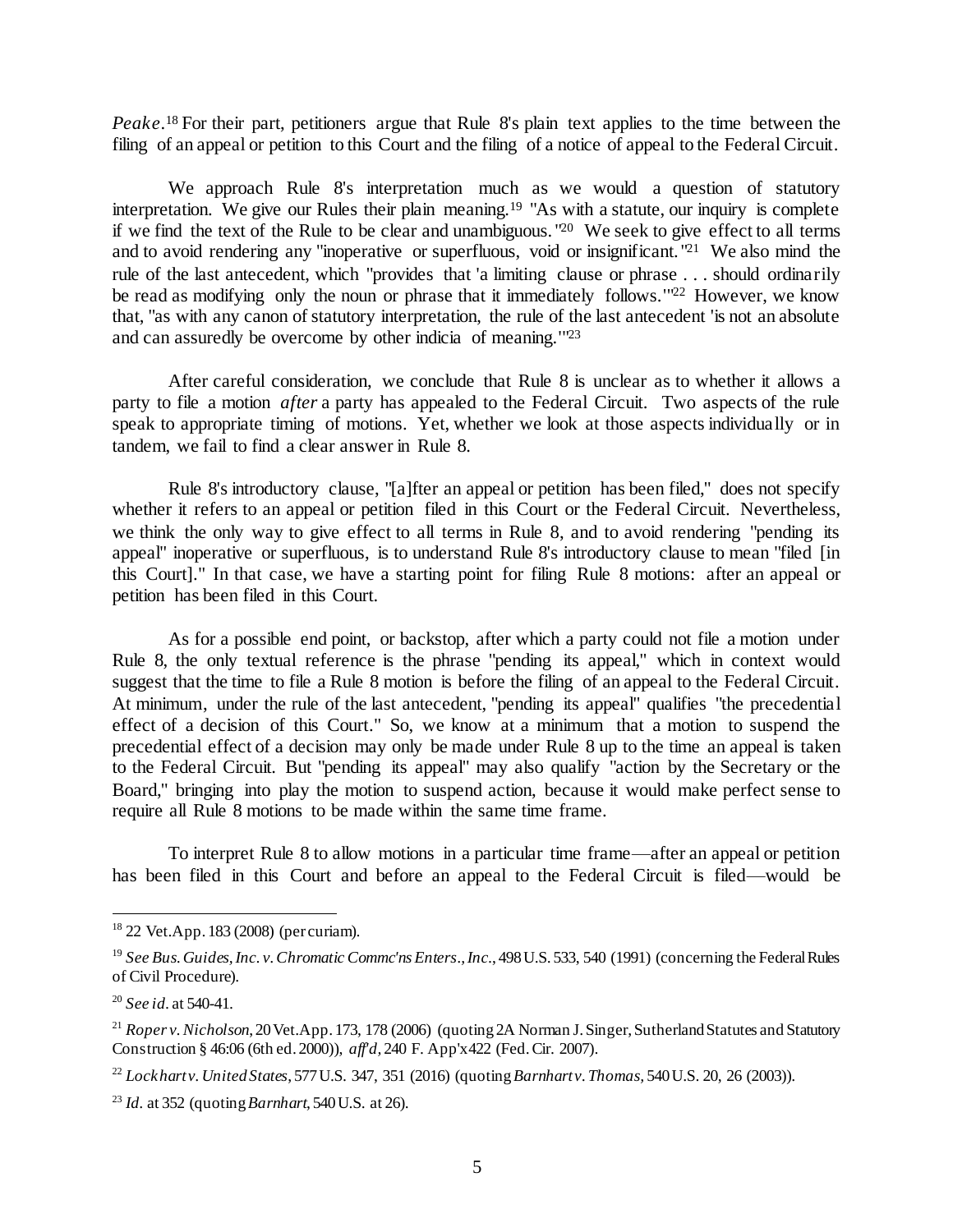consistent with *Malik*'s interpretation of Rule 8. There, an appellant who had appealed from a Board decision "filed a motion for suspension of Secretarial action, pursuant to Rule 8 of this Court's Rules of Practice and Procedure."<sup>24</sup> VA had terminated his accreditation, and he sought "reinstatement as an agent before VA pending disposition of the appeal." <sup>25</sup> In holding that we had jurisdiction to consider his motion under Rule 8, we reasoned that "Rule 8 of the Court's Rules of Practice and Procedure permits a party to seek extraordinary relief to suspend Secretarial action while the Court considers an appeal or petition *currently before it*<sup>"26</sup>—meaning there currently before it on the merits. Admittedly, though, the Court in *Malik* seemingly rendered its interpretation in the absence of a question such as the one we face now about motions' timing.<sup>27</sup>

Contrary to what the Secretary seems to argue, neither *Ribaudo I* nor *II* bears on the question of *our* Rule 8's interpretation. Neither case arose under *our* Rule 8; rather, in those cases, the Court looked to the Federal Rules of Civil Procedure, the Federal Rules of Appellate Procedure, and the Federal Circuit Rules for guidance in handling a situation that our Rules did not cover.<sup>28</sup>

All in all, we cannot say for sure whether Rule 8 permits the Secretary's Motion after he has filed an appeal to the Federal Circuit.<sup>29</sup> But, even if Rule 8 does not permit his Motion, we conclude that, under Rule 2, we can suspend Rule 8 and otherwise order proceedings as we see fit.<sup>30</sup> Further, we conclude that we have inherent authority to suspend the effect of our judgments.<sup>31</sup> So we will proceed to consider the merits of the Secretary's Motion.

## **III. LEGAL STANDARD**

We acknowledge that this Motion is different and narrower than respondent's prior motion to stay the precedential effect of the September 2019 order. However, the legal test that applied to the motion to stay also applies here. 32

#### <sup>25</sup> *Id.*

l

<sup>26</sup> *Id.* at 184-85 (emphasis added).

<sup>28</sup> *Ribaudo II*, 21 Vet.App. at 138-39 (citing the Federal Rules of Appellate Procedure and the Federal Circuit Rules); *Ribaudo I*, 20 Vet.App. at 559-60 (citing all three sets of rules).

 $29$  The Court may wish to engage in rulemaking to clarify the scope of Rule 8.

<sup>30</sup> U.S. VET. APP.R. 2.

<sup>31</sup> *Rudisill*, slip op. at 5; *see Monk v. Shulkin* (*Monk II*), 855 F.3d 1312, 1318 (Fed. Cir. 2017) (holding that this Court has "authority to certify and adjudicate class action cases" "under the All Writs Act, other statutory authority, and the Veterans Court's inherent powers"); *see also Skaar v. Wilkie*, 32 Vet.App. 156, 177-78 (2019) (citing *Monk II*for "our inherent authority . . . [and 38 U.S.C. § 7264(a) for] our ability to craft rules of practice and procedure"); *Ribaudo I*, 20 Vet.App. at 559-60 (following "universally accepted Federal practice").

<sup>32</sup> *See Malik*, 22 Vet.App. at 185 (holding that the *Ribaudo* factor test applies when a party seeks to suspend action under Rule 8).

<sup>24</sup> *Malik*, 22 Vet.App. at 184.

 $27$  In their supplemental briefs, the parties also discuss whether the Secretary's Motion is properly characterized as a request for a stay or an injunction. Resp't's Supplemental (Suppl.) Brief (Br.) 7-9; Pet'rs' Suppl. Br. 3. Because the parties seem to agree that stay is the proper characterization, and both parties argued the Motion's merits under the *Ribaudo* factors, Resp't's Mot. 3-10, Pet'rs' Resp. 6-10, we see no need to say more about the Motion's characterization. Either way, the result would be the same.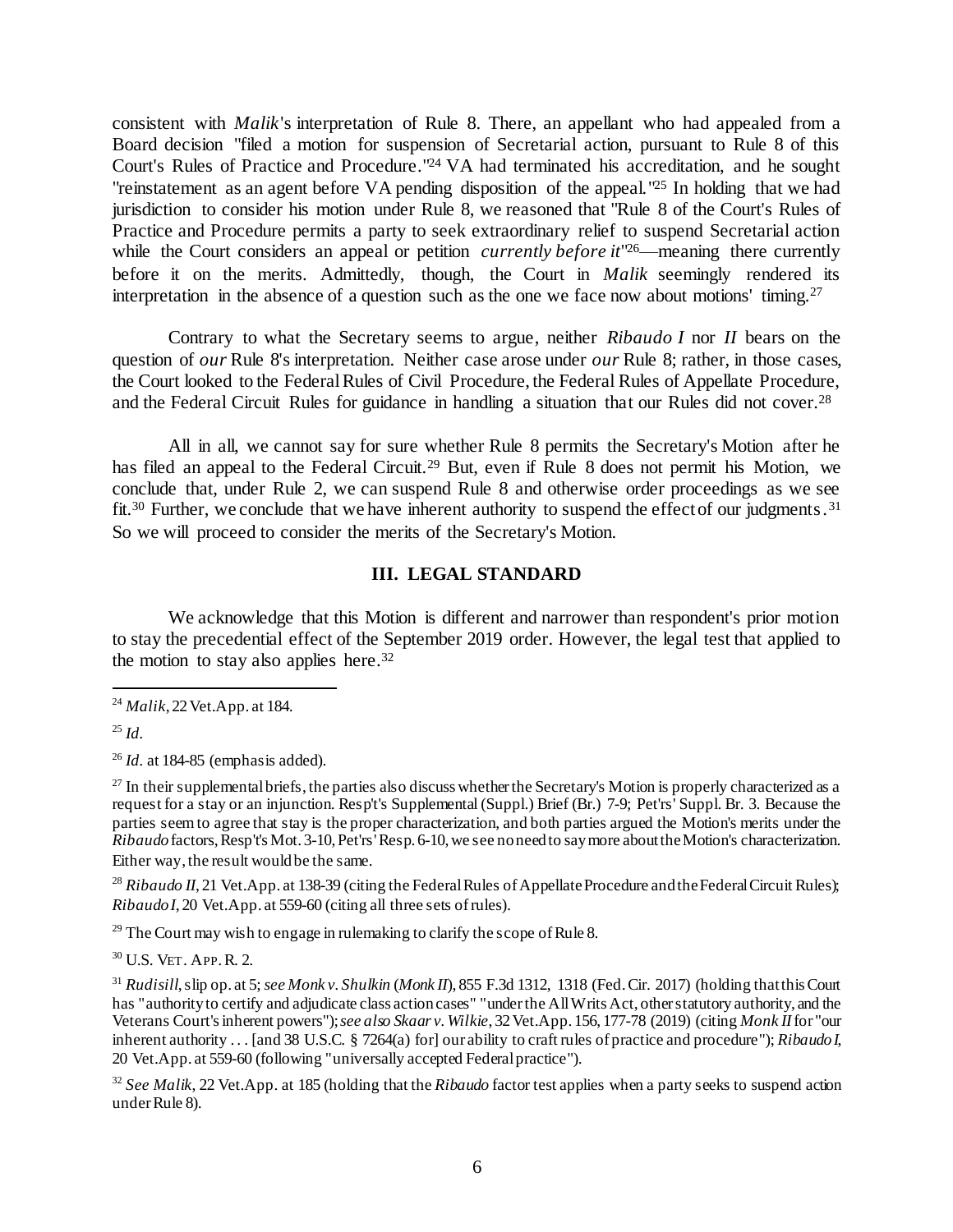In determining whether to grant such a motion, the Court looks to the "totality of the circumstances" and pays specific attention to the following factors: (1) The movant's likelihood of success on the merits of the appeal; (2) whether the movant will suffer irreparable harm in the absence of a suspension of action; (3) the impact of a suspension of action on the non-moving party; and (4) the public interest.<sup>33</sup> The movant bears the burden of demonstrating that a suspension of action is warranted.<sup>34</sup>

# **IV. SUSPENSION OF SECRETARIAL ACTION IS NOT WARRANTED.**

Here, the Secretary has not met his burden of demonstrating that suspension of retroactive readjudications is warranted. As we will explain, none of the *Ribaudo* factors weigh in his favor.

## A. Likelihood of Success on Appeal

From the outset, we acknowledge that it may seem paradoxical, or even presumptuous, for us to predict how the Federal Circuit will rule on an appeal in which it is already engaged. Yet that is what the Secretary calls on us to do. He argues—for the first time, might we add<sup>35</sup>—that, by including in the *Wolfe* class definition reimbursement claims that VA "has already denied" and by ordering VA to retroactively readjudicate "finally denied and unappealed claims," we violated the rule of finality as well as our own en banc precedent in *Skaar v. Wilkie*, 32 Vet.App. 156 (2019) (en banc), which issued after our September 2019 order. <sup>36</sup> We conclude that the Secretary has not shown likelihood of success on appeal, for both legal and practical reasons.

If one knew nothing more of *Skaar*'s "expired claimant" holding, or of class actionequitable tolling caselaw more generally, than what the Secretary presents in his brief, <sup>37</sup> then perhaps one might see a decent likelihood of success based in law. But we know better. We know that there is more to *Skaar*. We know that there is more to the caselaw. And we know that, assuming *any* class members qualify as "expired claimants,"<sup>38</sup> we did not break new ground in *Wolfe* such that suspension of retroactive readjudications would be warranted.<sup>39</sup> In fact, as we explain, the inclusion of any "expired claimants" in the *Wolfe* class is no less than a reasonable exercise of well-established discretion.<sup>40</sup>

<sup>33</sup> *Malik*, 22 Vet.App. at 185; *Ribaudo II*, 21 Vet.App. at 140.

<sup>34</sup> *Malik*, 22 Vet.App. at 185; *Ribaudo II*, 21 Vet.App. at 140; *see* U.S. VET. APP.R. 8(b)(2) (providing that a party seeking a suspension of action must provide "affidavits or other sworn statements addressing any facts in dispute").

<sup>35</sup> The novelty of the Secretary's argument alone hurts his chances of success on appeal. *See, e.g.*,*Boggs v. West*, 188 F.3d 1335, 1337-38 (Fed. Cir. 1999) ("As a general rule, an appellate court will not hear on appeal issues that were not clearly raised in the proceedings below.").And, of course, the novelty means that none of this order's subsequent analysis appears in our September 2019 order. Even so, we provide it to address the Secretary's Motion head on.

<sup>36</sup> Resp't's Mot. 4-5.

<sup>37</sup> *See id.* at 5-6.

<sup>38</sup> *See infra*, p. 11.

<sup>39</sup> *See Ribaudo II*, 21 Vet.App. at 141.

<sup>&</sup>lt;sup>40</sup> See id. ("To determine the likelihood that any ruling of law will survive appeal, the best objective test is the degree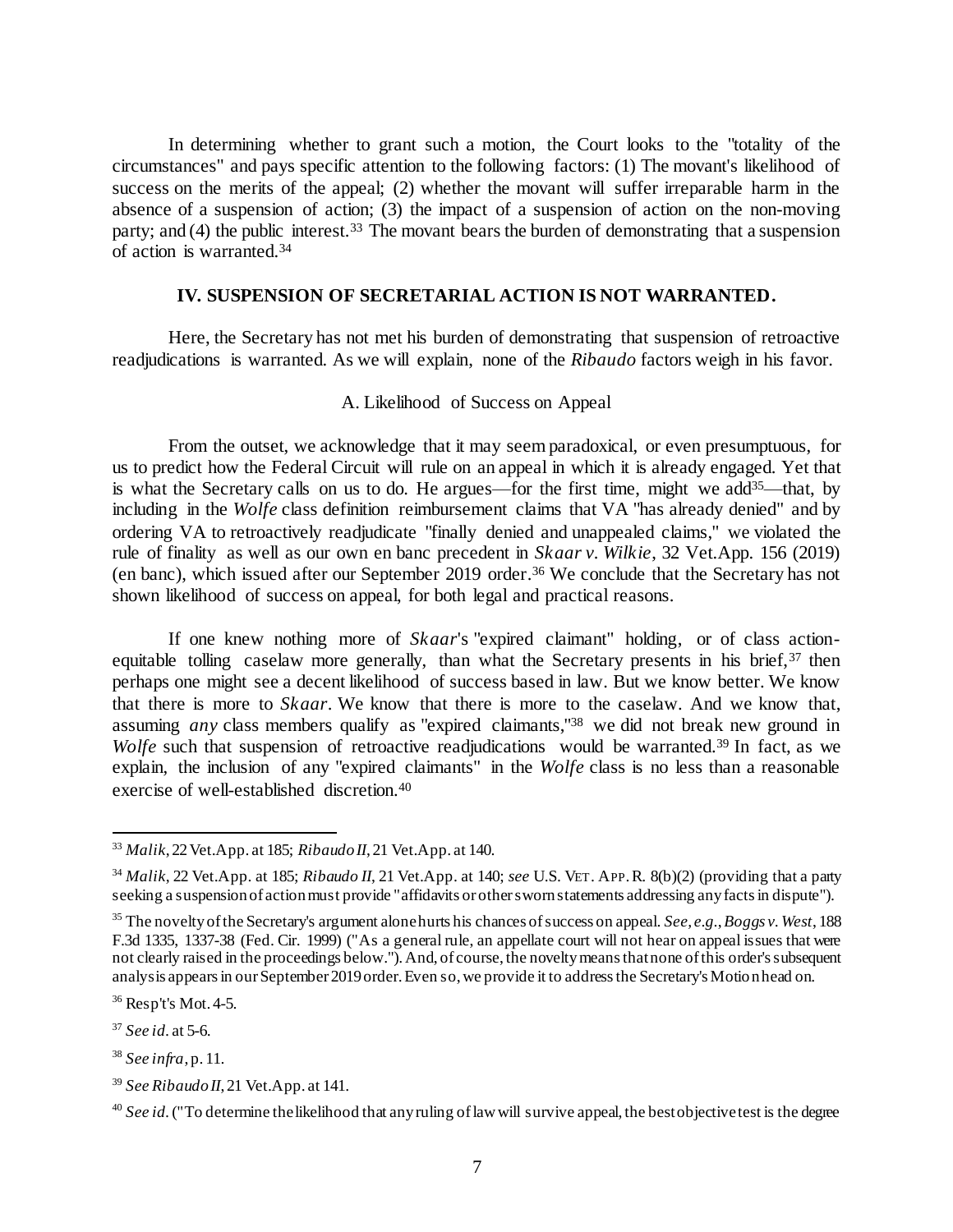*Skaar* applied the general rule that we do not include "expired claimants" in a class. In *Skaar*, we declined to exercise our discretion to waive the 120-day Notice of Appeal filing requirement for—and to thereby include in the class definition—"Expired Claimants," claimants who had "received final Board decisions but did not appeal them to this Court."<sup>41</sup> There, waiver was not warranted because the appellant never alleged extraordinary circumstances on behalf of those potential class members; <sup>42</sup> he "presented no reason for [the Court] to depart from *Bove* [*v. Shinseki*]'s principle that the 120-day Notice of Appeal window to this Court will only be waived 'when circumstances precluded a timely filing despite the exercise of due diligence.'"<sup>43</sup> As a result, we saw "no principled way to distinguish the Expired Claimants here and *any* other claimants who have been denied benefits, failed to appeal to this Court, and later discovered their benefits denial was based on an incorrect reading of the law."44 We surmised, and rejected, an attempt to derive an unfair substantive legal advantage merely from the class action procedural device itself, an advantage that would not be available through a precedential decision.<sup>45</sup>

To further explain why the general rule applied in *Skaar*, we contrasted the circumstances in *Skaar* with those in a case that warranted exception: *Bowen v. City of New York* , 476 U.S. 467 (1986). <sup>46</sup> In *City of New York*,we noted, the Supreme Court upheld certification of a class of Social Security claimants that included those who had not appealed adverse benefits determinations within the relevant appeal window, i.e. Expired Claimants.<sup>47</sup> There, the government "had adopted an unlawful, unpublished policy under which countless deserving claimants were denied benefits."<sup>48</sup> And the Court concluded that equitable tolling was warranted because it "served the purpose of the [Social Security] Act where . . . 'the Government's secretive conduct prevents plaintiffs from knowing of a violation of rights.'" <sup>49</sup> To round out the equitable tolling discussion in *Skaar*, we also acknowledged another Supreme Court case, *Pittston Coal Group v. Sebben*, 488 U.S. 105, 123 (1988), <sup>50</sup> which noted that "the conditions for applying [equitable tolling] do not exist" when, unlike in *City of New York*, "[t]he agency action . . . was not taken pursuant to a secret, internal policy, but under a regulation that was published for all to see."<sup>51</sup>

to which it is rooted in well-established law.").

<sup>41</sup> *Skaar*, 32 Vet.App. at 186.

<sup>&</sup>lt;sup>42</sup> *Id.* at 186-87. "[T]he extraordinary circumstances element [of equitable tolling] necessarily requires a case-by-case analysis and not a categorical determination." *James v. White*, 917 F.3d 1368, 1373 (Fed. Cir. 2019).

<sup>43</sup> *Skaar*, 32 Vet.App. at 187.

<sup>44</sup> *Id.* at 187-88.

<sup>45</sup> *Id.* at 188.

<sup>46</sup> *Id.* at 187.

<sup>47</sup> *Id.* (citing *City of New York*, 476 U.S. at 486).

<sup>48</sup> *City of New York* , 476 U.S. at 473.

<sup>49</sup> *Id.* at 481 (quoting*City of New York v. Heckler*, 742 F.2d 729, 738 (1984)).

<sup>50</sup> *Skaar*, 32 Vet.App. at 187.

<sup>51</sup> *Pittston Coal Grp.*, 488 U.S. at 123.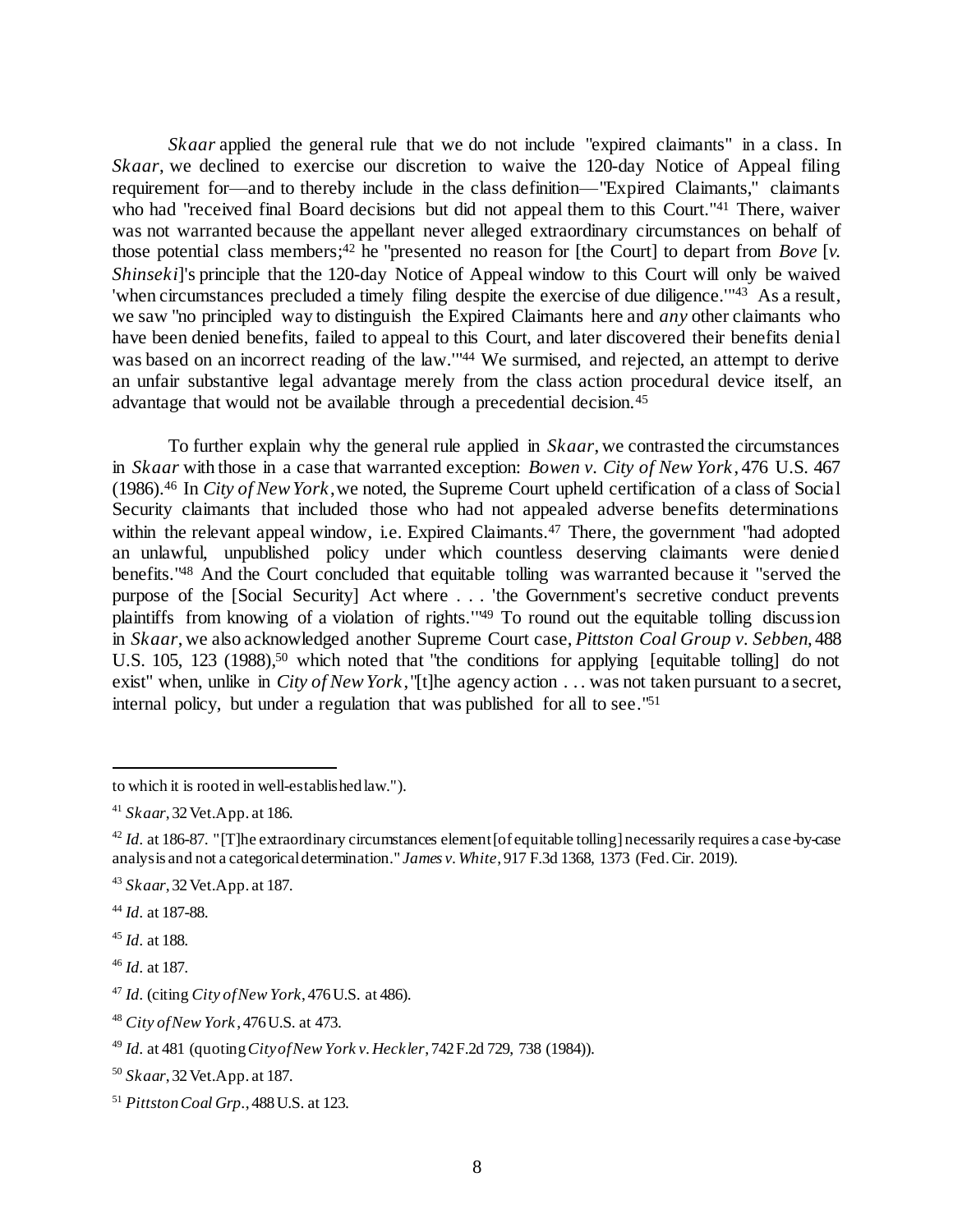Since *Skaar*, and the Secretary's Motion, we have issued two more decisions that are worth mentioning here: *Bowling*<sup>52</sup> and *Beaudette*. <sup>53</sup> At least when it comes to expired claimants, *Bowling* bears a remarkable resemblance to *Skaar*; there too we would have declined to include expired claimants in the class, had we granted a class. <sup>54</sup> As did the *Skaar* appellant, the *Bowling* "appellants [sought] to certify a class that includes, among others, claimants with final VA denials *because* a precedential opinion would not otherwise be enforceable against them."<sup>55</sup> And, just as we did in *Skaar*, we rejected that attempt, this time with the benefit of *Skaar*. <sup>56</sup> What's more, when considering whether "class certification [was] superior to a precedential decision" in *Bowling*, we reasoned that "hypothetical noncompliance," which was all appellants alleged, "is inadequate to overcome the presumption that a precedential decision is adequate." <sup>57</sup> For this aspect of our decision, we compared *Bowling* to *Skaar* and contrasted it with *Wolfe*, noting in a parenthetical that in *Wolfe* we had "[held] that certifying a class was superior to a precedential decision because VA circumvented an earlier precedential decision on the same issue."<sup>58</sup> In other words, we recognized in *Bowling* that *Wolfe* involved extraordinary circumstances that *Bowling* did not.

Then there was *Beaudette*, where we included expired claimants in the class. The *Beaudette* "[p]etitioners maintain[ed] that VA ha[d] revoked the benefits of nearly 20,000 recipients since the Caregiver Program began and that VA ha[d] withheld judicial review for all benefits decisions under the Caregiver program." <sup>59</sup> So petitioners "move[d] the Court to certify a class of claimants who received an adverse decision under the Caregiver Program, exhausted available review under the VHA, and have not been afforded the right to appeal to the Board."<sup>60</sup> We "determined that VA wrongfully denied claimants the right to seek Board review of Caregiver Program determinations."<sup>61</sup> Faced with the proposed class definition, we acknowledged that petitioners "ask[ed] us to certify a class of people who have not sought Board review."<sup>62</sup> In deciding to include those people in the class, we noted that "any attempt by the proposed class members to obtain Board review 'would [have] amount[ed] to a useless act' and [would have been] 'futile'" because "the Secretary has stated that Caregiver Program benefits decisions are not reviewable by the Board, and of course, the Board cannot disobey the Secretary's instructions." <sup>63</sup> In short, extraordinary circumstances, namely how "VA affirmatively prevented [tens of thousands of]

<sup>56</sup> *Id.*

l

 $57$  *Id.* at  $*6$ .

<sup>58</sup> *Id.*

<sup>52</sup> *Bowling v. McDonough*, No. 18-5263, 2021 WL 1249822, at \*5 (Vet. App. Mar. 29, 2021).

<sup>53</sup> *Beaudette v. McDonough*, No. 20-4961, slip op. (Vet. App. Apr. 19, 2021).

<sup>54</sup> *Bowling*, 2021 WL 1249822, at \*5-6.

<sup>55</sup> *Id.* at \*5 (emphasis added).

<sup>59</sup> *Beaudette*, slip op. at 2.

<sup>60</sup> *Id.*

<sup>61</sup> *Id.* at 7.

<sup>62</sup> *Id.*

<sup>63</sup> *Id.* (citing *Wolfe*, 32 Vet.App. at 39; 80 Fed. Reg. 1366; 38 U.S.C. § 7104(c)).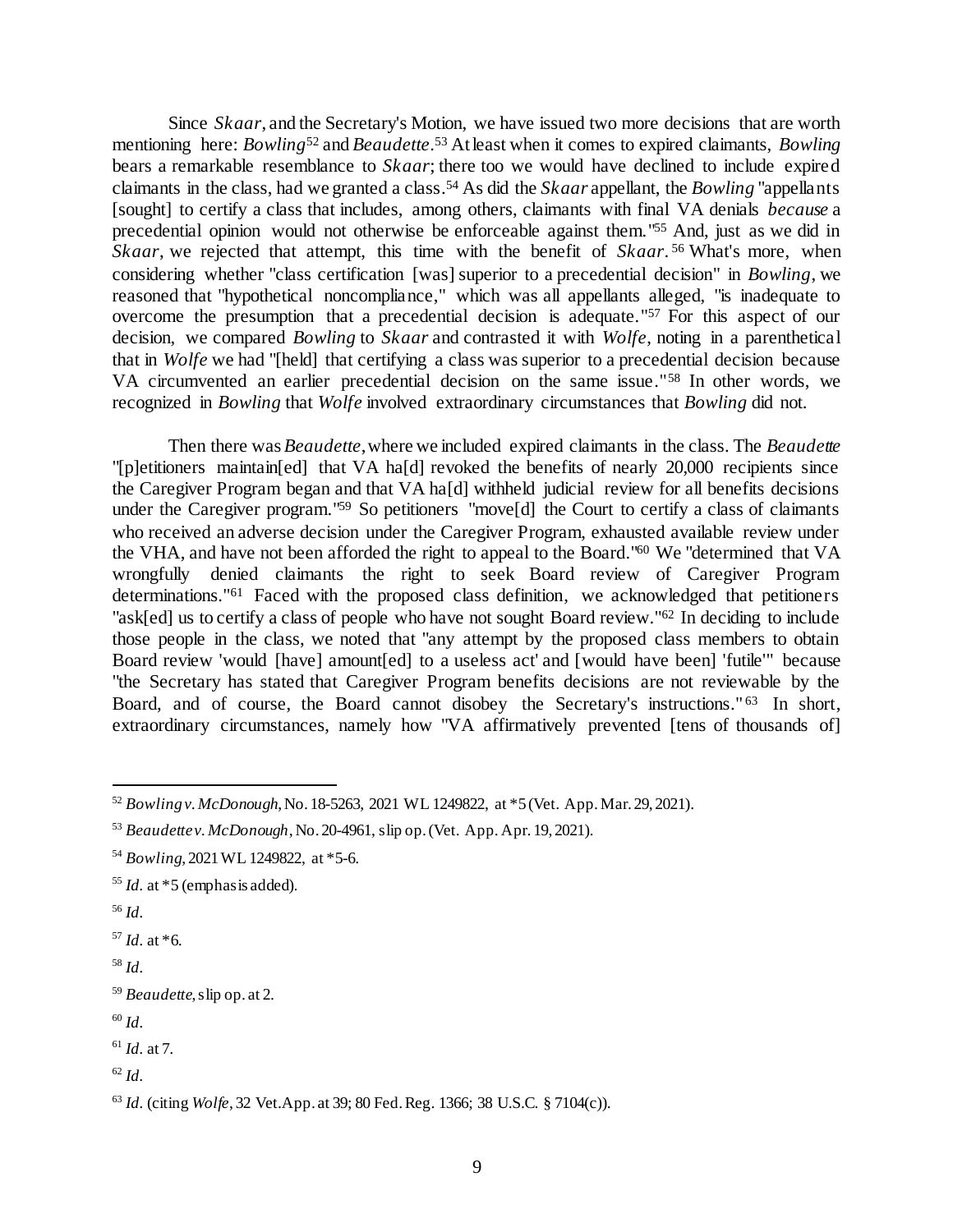Caregiver Program claimants from exercising their appellate rights at all" via an unlawful "adjudicative blockade," warranted inclusion of expired claimants in the class.<sup>64</sup>

The circumstances that gave rise to *Wolfe* much more closely resemble those in *City of New York* or *Beaudette* than those in *Skaar*, *Bowling*, or even *Pittston Coal Group*. To be sure, as in *Pittston Coal Group*, the regulation at issue in *Wolfe* was published for all to see. But unlike the *Pittston Coal Group* regulation, the *Wolfe* regulation represents the *second* iteration of VA's unlawful action regarding the same statute—in spite of this Court's clear ruling on the very same issue. In our September 2019 order we recognized that extraordinary circumstances were at play: "Before *Staab*, VA wrongly interpreted and administered section 1725. . . . Then, in *Staab*, we authoritatively corrected VA's misunderstanding of section 1725. . . . After *Staab*, VA adopted a new regulation, purportedly to implement *Staab*," <sup>65</sup> but that new regulation "functionally create[d] a world indistinguishable from the world Staab *authoritatively held impermissible under the statute.*" <sup>66</sup> What's worse is, "[e]ven after we decided *Staab*, and after VA dropped its appeal of *Staab*, VA was affirmatively .... telling veterans that the law was exactly opposite to what a Federal court had held the law to be."<sup>67</sup> What we observed in September 2019 still holds true: "Who knows how many veterans relied on such a misrepresentation—for that is what it was—in deciding not to appeal VA decisions that denied reimbursement for non-VA emergency medical care."<sup>68</sup> In short, VA acted unlawfully, and misled veterans, in blatant disregard of a squarely onpoint, precedential court decision.

Those extraordinary circumstances make *Wolfe* the exception, on par with *City of New York* or *Beaudette*, not the rule.<sup>69</sup> In all three cases, agency misinformation either prevented any "expired claimants" from realizing that they had potentially meritorious claims before their appeal windows closed (i.e., *Wolfe* and *City of New York*), or barred them from seeking further agency review at all (i.e., *Beaudette*). Accounting for agency misinformation strikes us as a principled way to distinguish the Expired Claimants here from the typical claimants. <sup>70</sup> We have no doubt that, in *Wolfe*, extraordinary circumstances precluded any expired claimants' timely filing of reimbursement claims despite the exercise of due diligence.<sup>71</sup> Therefore, here, as in *City of New York* and *Beaudette*, an exception to the general principles of finality and exclusion of expired claimants from a class was warranted.

l

<sup>68</sup> *Id.*

<sup>64</sup> *Id.* at 9.

<sup>65</sup> *Wolfe*, 32 Vet.App. at 11.

<sup>66</sup> *Id.*

<sup>67</sup> *Id.* at 12.

<sup>&</sup>lt;sup>69</sup> See Ribaudo II, 21 Vet.App. at 141 ("Where the decision of a court takes only a small incremental step from established law or relies on a strong analogy to clear precedent, then there is reason to believe that reversal is unlikely.").

<sup>70</sup> *See Skaar*, 32 Vet.App. at 187-88.

 $^{71}$  *Id.*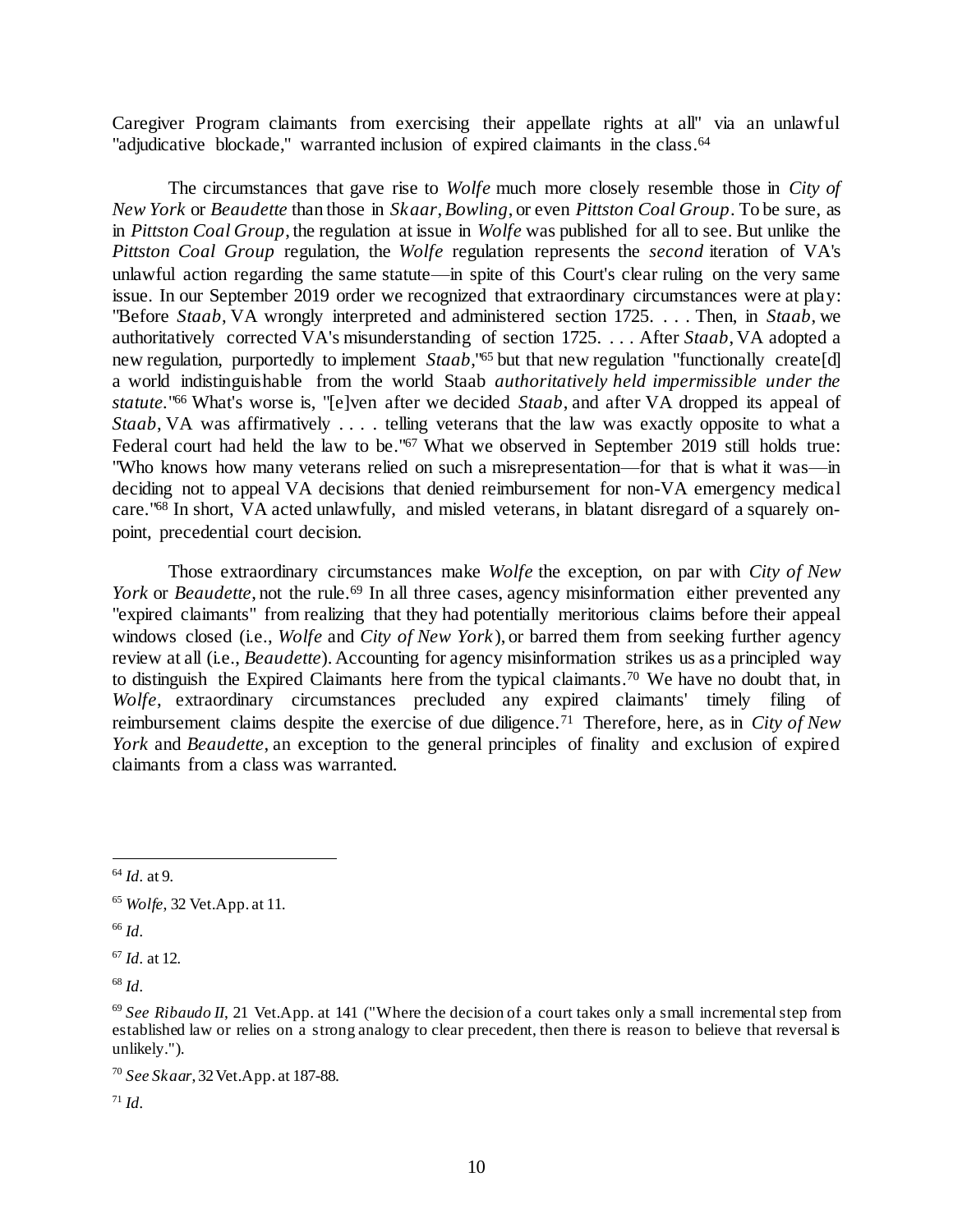On a more practical note, as petitioners point out,<sup>72</sup> the Secretary assumes not only that the class actually includes "expired claimants," but also that their identity is self-evident and fixed. We are not so sure—at least the Secretary failed to provide enough information in his Motion to assure us that the facts bear out his assumptions. As far as we can tell, any potential *Wolfe* class member's appeal window would have started, at the earliest, on January 9, 2018, when the challenged regulation became effective. And because petitioners filed their petition and sought class certification (of the class we later certified) on October 30, 2018, petitioners may have tolled the one-year appeal window for all potential class members who had not yet filed an NOD or subsequent appeal. <sup>73</sup> We need not decide today the applicability of the general rule under *American Pipe* in district courts to administrative deadlines in the VA system. There is no call for us make that determination. But if a rule similar to that in *American Pipe* applies here, for any potential class members who were waiting on a subsequent VA decision, their claims never became final. Again, we do not decide that *American Pipe* and its tolling rule apply to proceedings before this Court. But the fact that this question is uncertain underscores that the Secretary has not met his burden of showing that a suspension of our order is appropriate. In sum, we fail to see a potential subset of *Wolfe* class members who, in fact, would qualify as "expired claimants." In conclusion, the Secretary shows a likelihood of success neither in theory nor in fact.

#### B. Other Factors

None of the other three factors weigh in the Secretary's favor. The Secretary has not shown that, before the Federal Circuit decides his pending appeal of the September 2019 order, he will suffer irreparable harm in the absence of a suspension of retroactive readjudications of finally denied and unappealed *Wolfe* class claims. To be sure, he alleges harms, such as lost time and administrative disruption, that could in theory constitute irreparable harm.<sup>74</sup> But the Secretary still leaves the Court wondering whether *any* "finally denied and unappealed *Wolfe* class claims" exist in fact to cause the Secretary irreparable harm. <sup>75</sup> Certainly, the Secretary's Motion is premised on the existence of not just some but many such claims. Yet the Court sees no attempt at estimating, much less showing, how many claims remain to be readjudicated. The closest the Secretary comes to informing the Court of the scope of the potential harm at issue is to say that he has spent "countless"—or "hundreds upon hundreds of"—person hours adjudicating those claims *in the past*. <sup>76</sup> But he has not attempted to support any past or future alleged harm with data; the Fromm declaration is no better than an assurance that finally denied and unappealed *Wolfe* class claims exist and will cause irreparable harm "because I say so." Such an assurance does not meet the

 $72$  Pet'rs' Resp. 3-5.

<sup>73</sup> *See Bright v. United States*, 603 F.3d 1273, 1274 (Fed. Cir. 2010) (holding that, upon single plaintiff's filing of suit and seeking class certification in an Article I court, a statutory limitations period was tolled for putative class members); *see also Am. Pipe & Constr. Co. v. Utah*, 414 U.S. 538, 554-55 (1974); *see also Crown, Cork & Seal Co. v. Parker*, 462 U.S. 345, 350-54 (1983) (concluding that *American Pipe*'s holding applied broadly to all asserted members of the class, not just intervenors, and holding that "'the commencement of a class action suspends the applicable statute of limitations as to all asserted members of the class who would have been parties had the suit been permitted to continue as a class action'").

<sup>74</sup> *See Ribaudo II*, 21 Vet.App. at 142-43.

<sup>75</sup> *See supra*, p. 11.

 $76$  Resp't's Mot. 7.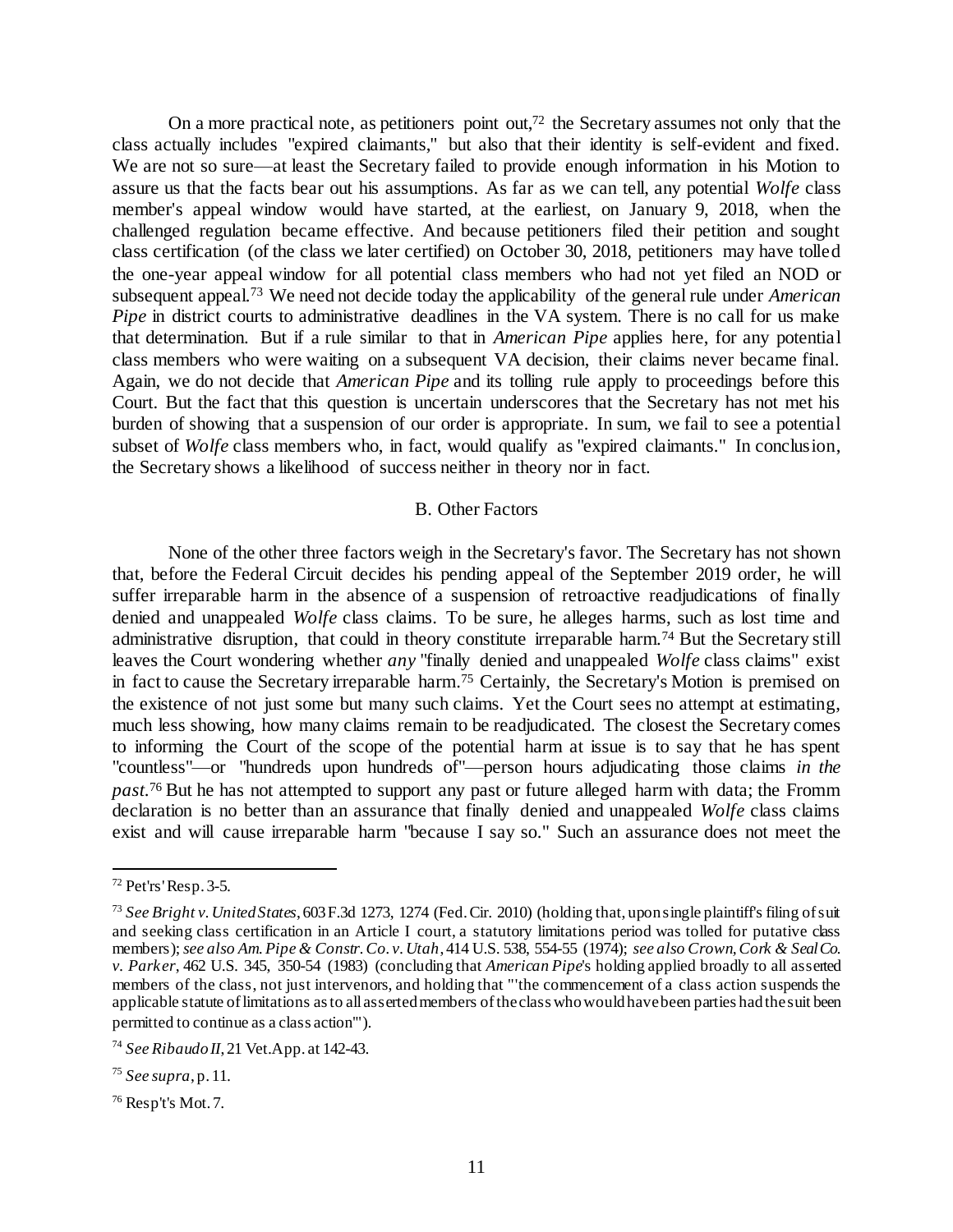Secretary's burden. Finally, we note that the remaining time during which the Secretary could incur more alleged harm is the period until the Federal Circuit decides his *Wolfe* appeal. In other words, not long. All in all, we fail to see the irreparable harm that the Secretary alleges.

As for the impact of suspension on petitioners, once again<sup>77</sup> the Secretary has failed to meaningfully engage in this analysis, much less to provide evidence on the matter. He speaks only in generalities, which do not inform a proper weighing of this factor.

Turning to the last factor, the Secretary does not show that the public interest supports granting a suspension. Although we acknowledge that not granting his Motion will require the devotion of resources and tax an otherwise burdened veterans benefits system, this concern would be present with any Court decision interpreting a benefits statute. And we underscore yet again that we are not talking about an indefinite time during which VA will labor under our decision. Either the Federal Circuit will affirm our judgment, in which case there is no harm because VA will have been complying with the law, or it will reverse and, thereby, stop any harm. But in either case, the time between today and when we know what the Federal Circuit will do is likely relatively short.

Finally, we note that the Secretary has not accompanied his Motion with evidence that supports his assertions and, crucially, has not submitted evidence or argument specific to the period that the Secretary wishes to stay. Given Rule 8(b)(2)'s specific requirement that a party seeking a suspension of action must provide "affidavits or other sworn statements addressing any facts in dispute,"<sup>78</sup> the Secretary's failure to support his contentions with specifics and data weighs against his Motion. <sup>79</sup> And the same would be true even if we consider the Motion under our inherent authority. Evidence is not a luxury; it is a necessity.

Considering the totality of the circumstances, the Secretary has not met his burden of demonstrating that we should allow him to suspend readjudications.

Upon consideration of the foregoing, it is

ORDERED that, pursuant to Rule 2 of our Rules of Practice and Procedure, Rule 8 is suspended. And it is further

ORDERED that respondent's January 22, 2021, motion to suspend secretarial action is denied.

DATED: May 13, 2021

<sup>77</sup> *See* Order 2, *Wolfe v. Wilkie*, No. 18-6091 (Jan. 24, 2020).

<sup>78</sup> U.S. VET. APP.R. 8(b)(2).

<sup>79</sup> *See Vazquez-Flores v. Peake*, 22 Vet.App. 91, 94-95 (2008) (denying Secretary's motion to stay the precedential effect of a Court decision where the Secretary "present[ed] no evidence beyond his speculative assertions" of irreparable harm).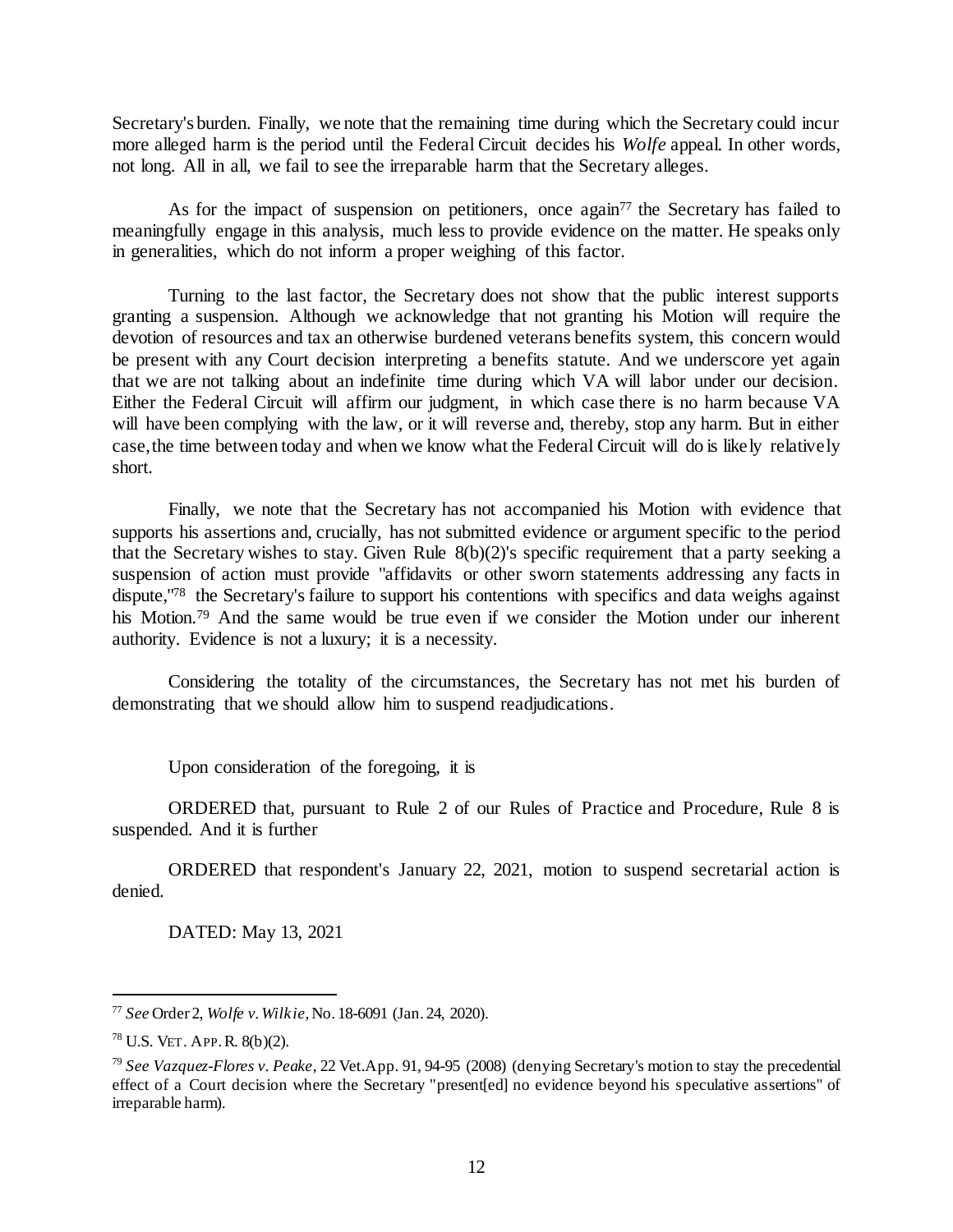FALVEY, *Judge*, dissenting: I respectfully dissent because I would grant the Secretary's motion to suspend readjudication of finally denied and unappealed claims. These are claims of people who have received a final Board decision and chose not to appeal. These claims are now final. Even if the Federal Circuit upholds our 2019 *Wolfe* order on appeal, <sup>80</sup> which I think is unlikely, these claimants would not benefit because "[n]ew legal principles, even when applied retroactively, do not apply to cases already closed." <sup>81</sup> And neither our mandamus power nor our authority to aggregate claims in a class action allows us to provide claimants with relief not authorized by law or to expand our appellate jurisdiction to those who have not appealed final Board decisions. Thus, I would permit the Secretary to pause outlays of taxpayer money and the efforts of an overburdened system while the Federal Circuit reviews this case.

In *Skaar v. Wilkie*,<sup>82</sup> we specifically declined to include in the class "those whose claims have been denied and relevant appeal windows of those denials have expired. "83 We explained that those claimants did not appeal their final Board decisions, despite having had ample opportunity to do so, and "[w]e will not now excuse the Expired Claimants' lack of diligence in pursuing their claims, depart from precedent, and grant retrospective relief merely because this is a class action." <sup>84</sup> *Skaar* is precedential and binding, and we have followed it in our later cases.<sup>85</sup> Thus, I see no support in the law for the majority's exercise of jurisdiction over a class that includes past and expired claimants.

Neither *Bowen v. City of New York <sup>86</sup>* nor *Beaudette v. McDonough<sup>87</sup>* provides shelter for *Wolfe*. In *City of New York*, the Supreme Court "held that the application of a secret, internal policy by the Secretary of Health and Human Services in adjudicating Social Security Act claims equitably tolled the limitations periods for seeking administrative or judicial review."<sup>88</sup> The Supreme Court explained in *Pittston Coal*, however, that the *City of New York* rule does not apply when the "agency action . . . was not taken pursuant to a secret, internal policy, but under a regulation that was published for all to see."<sup>89</sup>

<sup>80</sup> *Wolfe v. Wilkie*, 32 Vet.App. 1 (2019) (panel order).

<sup>81</sup> *Reynoldsville Casket Co. v. Hyde*, 514 U.S. 749, 758 (1995).

<sup>82</sup> *Skaar v. Wilkie*, 32 Vet.App. 156 (2019).

<sup>83</sup> 32 Vet.App. at 189.

<sup>84</sup> *Id*. at 188.

<sup>85</sup> Relevant here is *Bowling v. McDonough*, where we held that "'expired' or 'past' claimants cannot be part of the proposed class." No. 18-5263, 2021 WL 1249822, at \*5 (Vet. App. Mar. 29, 2021) (quoting *Skaar*, 32 Vet.App. at 187). Citing *Skaar*, we explained that "[b]ecause a precedential decision would have substantially the same effect, the Court is not persuaded that certification of a class is necessary or superior in this matter."*Bowling*, 2021 WL 1249822, at \*6. *See also Ward v. Wilkie*, 31 Vet.App. 233, 235 (2019) (the Court denied class certification "[b]ecause this is a precedential opinion, which should have full effect throughout VA").

<sup>86</sup> *Bowen v. City of New York*, 476 U.S. 467 (1986).

<sup>87</sup> *Beaudette v. McDonough*, No. 20-4961, 2021 WL 1526226 (Vet. App. Apr. 19, 2021)

<sup>88</sup> *Pittston Coal Grp. v. Sebben*, 488 U.S. 105, 123 (1988) (describing *City of New York*, 476 U.S. at 478-82).

<sup>89</sup> *Id*. at 123.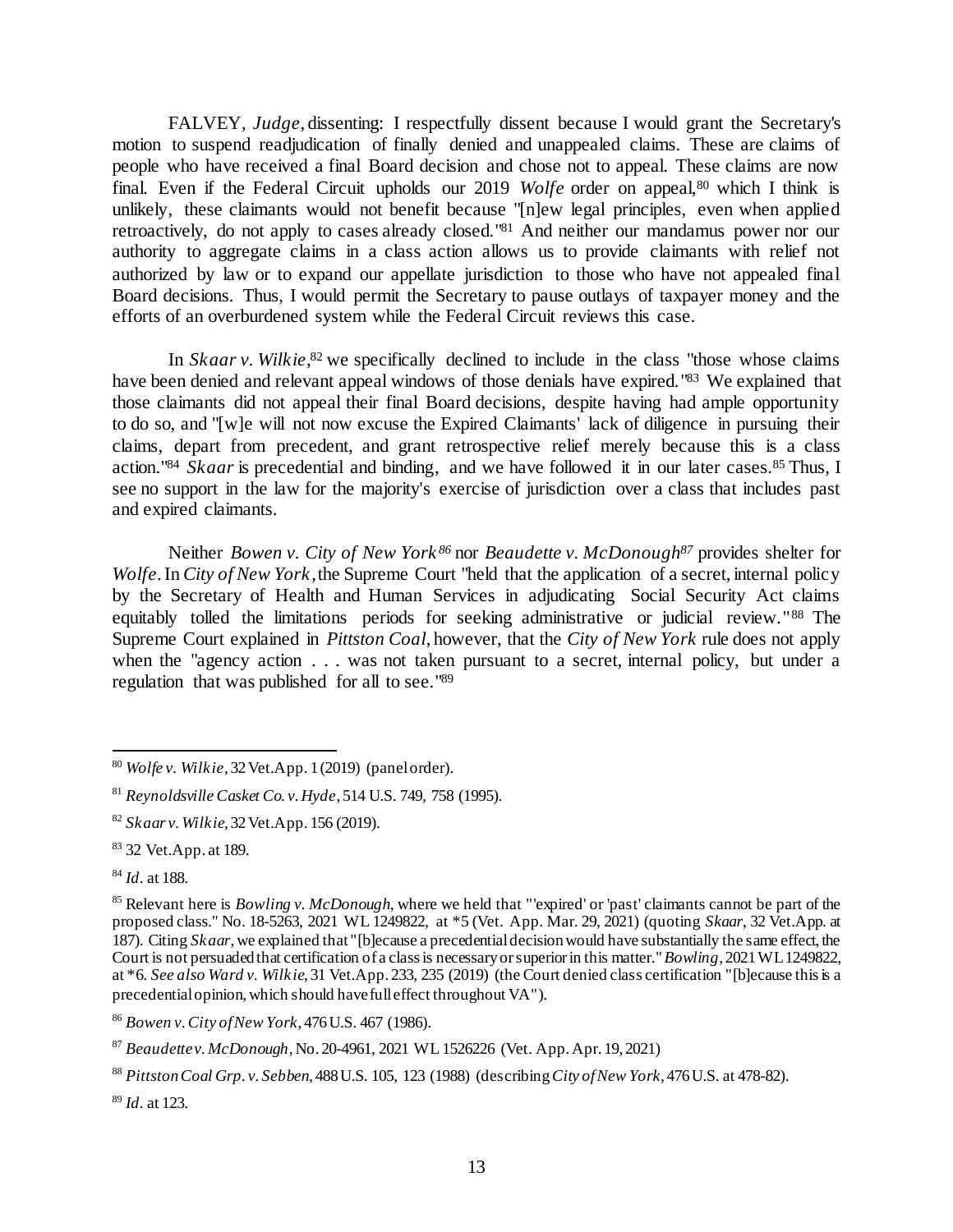In *Beaudette*, we invalidated the Secretary's practice of refusing to allow Board review of decisions made under 38 U.S.C. § 1720G (Caregiver Program). Rejecting the Secretary's argument that subsection  $1720G(c)(1)$  excluded Caregiver Program decisions from judicial review, we found that the Secretary's statutory interpretation was supported by only "oblique[] referenc[e] [to] a discrete agency regulation," which was insufficiently detailed to rebut the presumption of entitlement to judicial review.<sup>90</sup> We explained that *Beaudette* was unlike a run-of-the-mill veterans benefits case in which the appellants had simply chosen not to appeal their benefits denials. Instead, the Secretary told claimants that their denials were not benefits decisions that they could appeal to the Board, prohibited the Board from hearing appeals from the Caregiver Program, and admitted to the Court that he would not "find and inform each past claimant of the right to appeal previous benefits decisions to the Board.<sup>"91</sup> Given this "adjudicative blockade," and the extreme unlikelihood that appellants would, on their own, discover that they had the right to appeal, we found that an effective remedy required class certification.<sup>92</sup>

Thus, *City of New York* and *Beaudette* involved secretive or unclear policies that kept potential claimants from knowing their rights or ability to appeal their claims. That is unlike the published regulation that the Court invalidated in *Wolfe*. There is nothing clandestine or oblique about § 17.1005, and there is no contention that the language of that regulation hid any unauthorized VA practice or kept the claimants from either appealing or understanding that they had the right to appeal. The Court's opinion in *Staab v. McDonald*, <sup>93</sup> the part of 38 U.S.C. § 1725 addressed in *Staab*, and the version of 38 C.F.R.§ 17.1005 that the Secretary promulgated in response to *Staab* are all published. And when the Secretary denied reimbursement under his interpretation of section 1725, he did so explicitly and while explaining that the claimant could appeal to the Board if he or she disagreed.<sup>94</sup> In this regard, *City of New York* and *Beaudette* are simply not on point.

Another important difference between *Wolfe* and both *City of New York* and *Beaudette* is that, in each of the latter cases, the holding was tailored to allow claimants to obtain statutorily authorized review of benefits decisions. In *City of New York*, the Supreme Court's order did not award claimants benefits but ordered that they receive "the procedure they should have been accorded in the first place." <sup>95</sup> Similarly, in *Beaudette*, we certified a class of "claimants who received an adverse benefits decision under the Caregiver [P]rogram, exhausted the administrative review process within the VHA, *and have not been afforded the right to appeal to the Board of Veterans' Appeals*." <sup>96</sup> Contrary to the majority's suggestion, there is no subset of the *Beaudette* class that includes those who have received final Board decisions and chosen not to appeal. Instead,

<sup>90</sup> *Beaudette*, 2021 WL 1526226 at \*5.

 $91$  *Id*.

<sup>92</sup> *Id*.

<sup>93</sup> *Staab v. McDonald*, 28 Vet. App. 50, 51 (2016).

 $94$  Amended (Am.) Petition (Pet.) at 34-38 (Exhibit E).

<sup>95</sup> *City of New York* , 476U.S. at 484.

<sup>96</sup> *Beaudette*, 2021 WL 1526226 at \*8.